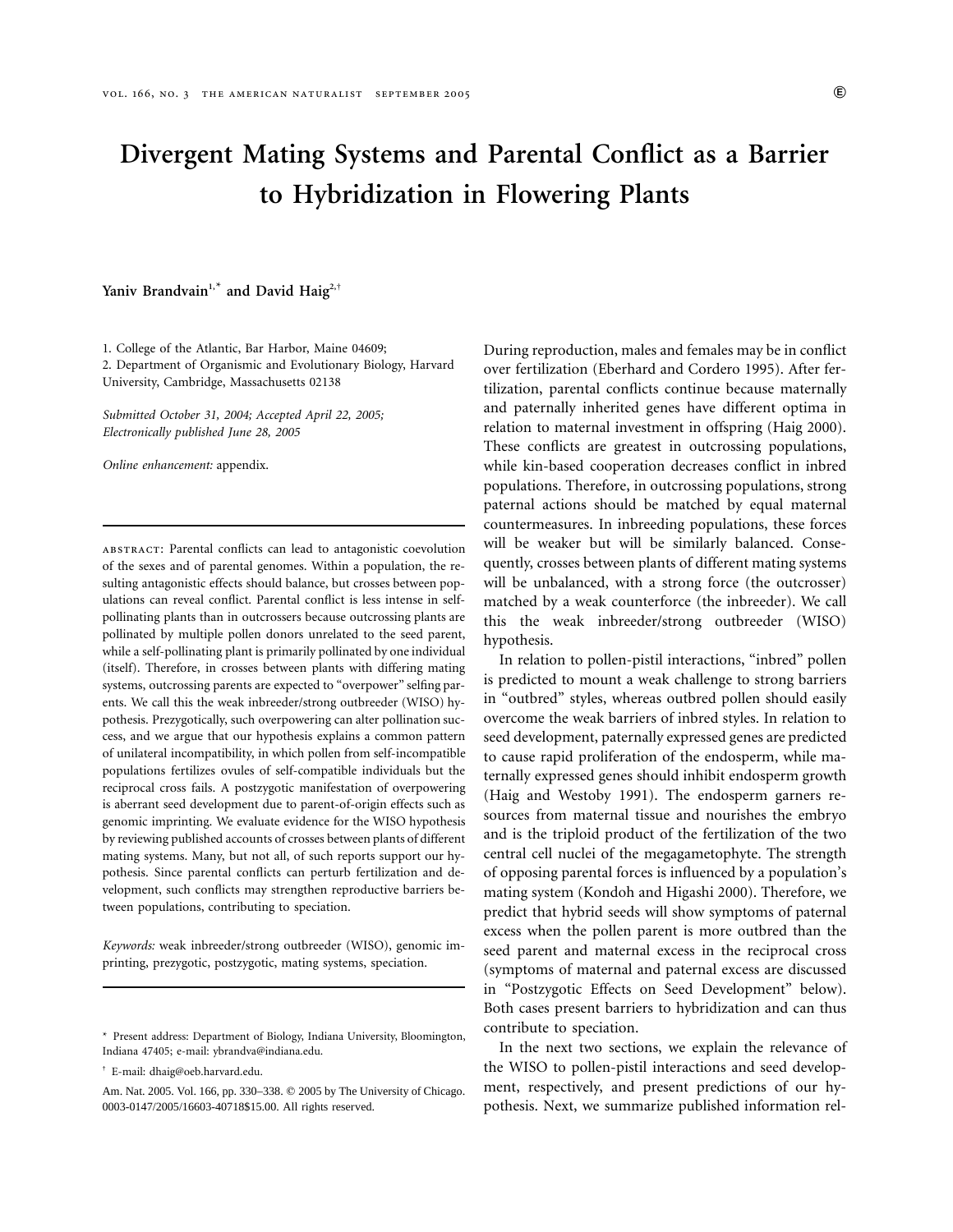# **Pollen-Pistil Interactions**

In most crosses between closely related self-incompatible (SI) and self-compatible (SC) plants, SI pollen grows in SC styles, but SC pollen is inhibited in SI styles (Lewis and Crowe 1958; de Nettancourt 1977). This pattern, labeled the SI  $\times$  SC rule by Murfett et al. (1996), occurs in taxa with gametophytic, sporophytic, and heteromorphic SI. In four exceptional cases, noted by Lewis and Crowe (1958), in which SC pollen grew in SI styles, SC had originated only recently from SI. Thus, unilateral incompatibility (UI) occurs in taxa with diverse SI mechanisms and appears to be a delayed response to changes in mating system. This suggests that the SI  $\times$  SC rule is part of an adaptive response to changes in mating system, not a historical accident or mechanistic necessity associated with this change.

Pollen rejection in  $SI \times SC$  crosses (seed parent first) is a complex, multigenic process, but the S locus, which is involved in SI, plays a role (Murfett et al. 1996; Bernacchi and Tanksley 1997). The relative importance of the S locus, however, is controversial (Hogenboom 1975). The observations that there are exceptions to the SI  $\times$  SC rule and that the physiology, location, and timing of pollen tube arrest of UI is different than the SI reaction (Liedl et al. 1996) contribute to the controversy.

We do not wish to add to this debate, but we suggest that the WISO hypothesis provides an adaptive explanation for the SI  $\times$  SC rule. In outcrossing species, pollen tubes are, for the most part, unrelated to the sporophytic tissues through which they grow and often are unrelated to the pollen tubes with which they "compete." By contrast, as self-pollination becomes more common, pollen tubes that compete for ovules approach genetic identity with each other and (except for ploidy) with the sporophytic tissues through which they grow. Thus, the potential for sexual conflicts is greatest in outcrossers, while the benefit of kin-based cooperation between pollen and style is greatest in self-fertilizers.

The WISO hypothesis explains the SI  $\times$  SC rule as a reduced ability of SC pollen to overcome obstacles to fertilization present in SI styles, as these barriers are not retained in SC styles. Thus, the difference in the degree of sexual conflict in pollen-pistil interactions is the critical factor for UI (a prezygotic version of the WISO hypothesis). By this hypothesis, UI is expected in crosses between habitual outcrossers and habitual selfers when both parents are SC, transforming the SI  $\times$  SC rule into a special case of a general outcrosser  $\times$  inbreeder rule.

# **Postzygotic Effects on Seed Development**

Seed development in many flowering plants depends on a correct ratio of maternal to paternal genomes (usually 2 : 1) in the endosperm. Disruption of this ratio leads to abnormal development (Lin 1984; Haig and Westoby 1991). Fertilization of a diploid by pollen from its own autotetraploid derivative creates endosperm with two maternal and two paternal genomes and seed characterized by paternal excess. The reciprocal cross produces endosperm with four maternal genomes and one paternal genome and seed characterized by maternal excess. In contrast, self-fertilization of autotetraploids produces endosperm with four maternal and two paternal genomes and normally developed seed.

The phenotypes of maternal and paternal excess are best characterized for species in which the endosperm undergoes free nuclear proliferation before it is cellularized. In cases of maternal excess, the number of replications before cellularization is reduced, resulting in small, plump seeds. With paternal excess, cellularization is delayed and often fails altogether, resulting in seeds that are large but "empty" (Haig and Westoby 1991). Developmental failure in crosses between some closely related diploid species resembles failure of interploidy crosses (Sansome et al. 1942; Stephens 1942; Reusch 1959*a*; Valentine and Woodell 1963). This resemblance has been reconciled by assigning genetic strengths to haploid genomes of different species (Nishiyama and Yabuno 1978; Johnston et al. 1980; Katsiotis et al. 1995). Nonequivalent effects of maternal and paternal genomes can be explained by the existence of imprinted genes (Haig and Westoby 1991), and imprinted expression occurs in the endosperm (Vinkenoog et al. 2003). Still, other mechanisms may explain some parentof-origin effects (Dilkes and Comai 2004; von Wangenheim and Peterson 2004). Regardless of mechanism, such differential expression allows for a manifestation of parental conflicts. Differences in levels of parental expression can act to prevent hybridization (Gutierrez-Marcos et al. 2004), contributing to reproductive isolation and, ultimately, speciation.

An imprinted gene is expressed differently in progeny depending on its parental origin. The kinship theory of genomic imprinting argues that parent-specific expression is an evolutionary response to differential selection on maternal and paternal genomes (Haig 2000). In relation to seed development, an increase in the resources acquired by one seed is associated with an opportunity cost of fewer resources available for other maternal activities, including provisioning other seeds. In self-incompatible species, seeds are often sired by multiple pollen donors. Thus, competition between paternal genomes is high, and natural selection acting on the pollen-derived genes favors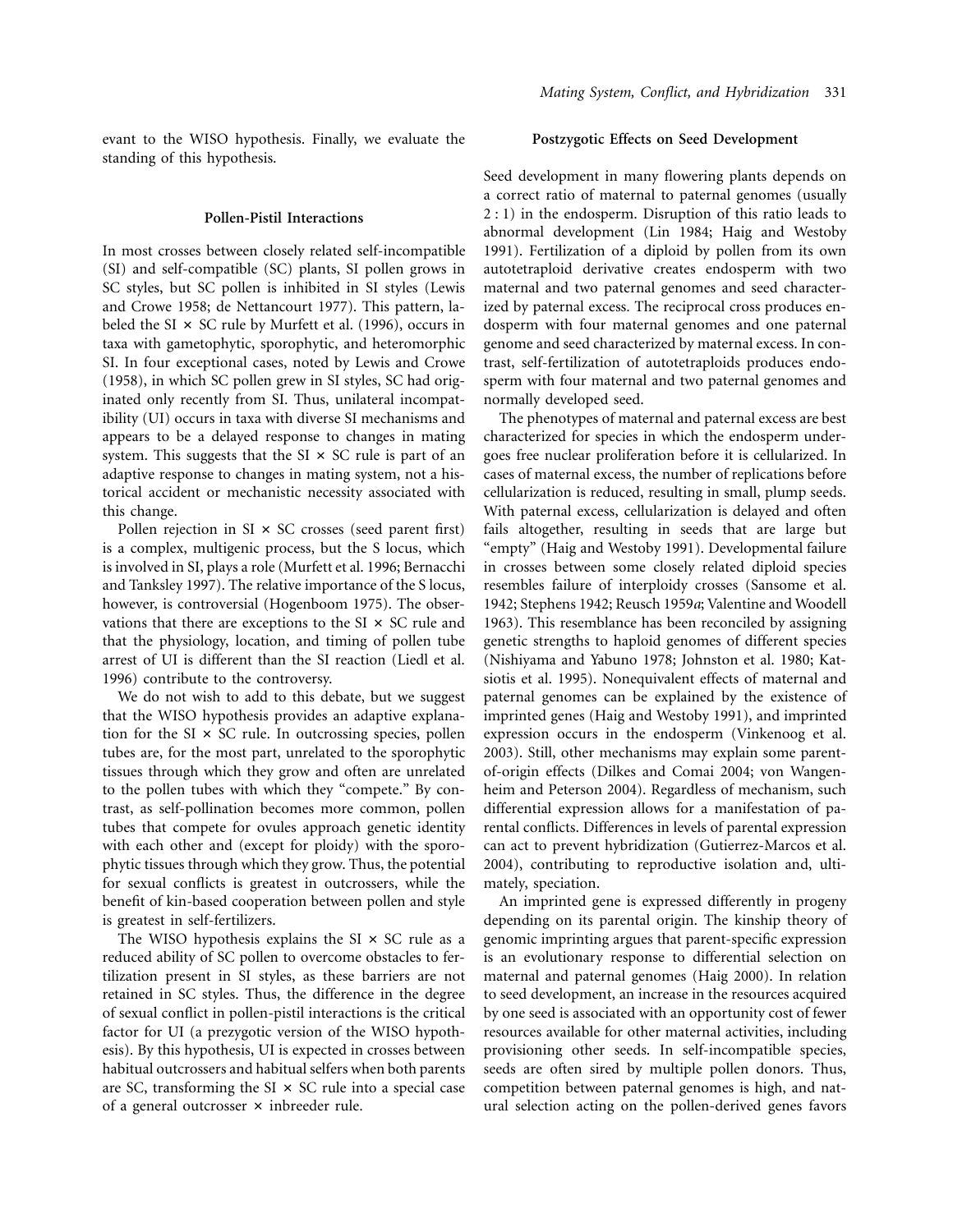greater acquisition of maternal resources than it does for megaspore-derived genes. By contrast, in self-fertilizing populations, a pollen tube is closely related to the pistil it traverses and to other pollen tubes growing within the pistil. Therefore, megaspore-derived and pollen-derived genes will favor similar levels of seed provisioning, with pollen-derived genes making lesser demands in inbreeding species than in outbreeding species.

The WISO hypothesis predicts that the principal factor determining genetic strength is the degree of outcrossing. As a response to reduced parental conflict, self-fertilizing species will have weaker genomes than outbreeding species. Therefore, in crosses between plants of different mating systems, there should be symptoms of maternal excess when the outcrosser is the seed parent and paternal excess in the reciprocal cross. Vrana et al. (2001) make similar predictions concerning the degree of multiple paternity and phenotypes of hybrid progeny of reciprocal crosses in mammals.

# **Methods and Interpretation**

We undertook an extensive search of the botanical literature to evaluate the WISO hypothesis. For predictions related to seed development, the ideal study would document embryological data for reciprocal crosses between species of known mating systems. Few such studies exist. In some cases, data were only available for one direction of the cross due to UI; in other cases, seed sizes were reported, but without embryological data. Because imprinted expression is known to have a strong dosage effect, we also sought evidence from crosses that failed when both parents were diploids but succeeded when the ploidy of one parent was altered. Such crosses can provide insight into the relative genetic "strengths" of the species in question.

Crosses between outcrossers and selfers used to evaluate predictions related to seed development were also evaluated in light of prezygotic predictions of the WISO hypothesis. Throughout the text, seed parents are listed before pollen parents for consistency.

### **Results**

### Lolium-Festuca *Complex (Poaceae)*

Within the genus *Lolium* (Poaceae), crosses between selfpollinating species (Jenkin 1954*c*) or between outcrossing species (Jenkin 1954*b*) succeed. However, seed development is perturbed in crosses between self-pollinating and outcrossing species (Jenkin 1935, 1954*a*, 1954*b*). When a self-pollinating seed parent (e.g., *Lolium temulentum*, *Lolium remotum*, *Lolium loliaceum*) is crossed to an out-

crossing species (e.g., *Lolium perenne*, *Lolium italicum*, *Lolium rigidum*), seeds are full length but fail to germinate. Seeds are smaller than normal, with fair germination in the reciprocal cross. Dissection of seeds from crosses between SC *L. temulentum* and SI *L. perenne* revealed large caryopses with embryos and endosperms in a slimy, decayed condition. In the reciprocal cross, the small caryopses contained a minute but well-organized endosperm (Jenkin 1935). In broad agreement with predictions of the postzygotic WISO hypothesis, these results are similar to crosses between diploid and autotetraploid *L. perenne* (Griffiths et al. 1971), with the inbreeder behaving as if it had a lower effective ploidy than the outcrosser. However, UI is altogether absent in *Lolium*, and thus the prezygotic aspect of the WISO hypothesis is not supported.

*Lolium* species are closely related to members of the *Festuca* subgenus *Schedonorus* (Catala´n et al. 2004). Reciprocal crosses between *L. perenne* and *Festuca pratensis* exhibit differences in development resembling those observed in crosses between *L. perenne* and *L. temulentum*, with *F. pratensis* exhibiting a weaker genetic strength than *L. perenne* (for details, see the appendix in the online edition of the *American Naturalist*). Because both species are outcrossers, an interpretation in terms of mating systems is problematic. The WISO hypothesis could explain these observations if *F. pratensis* were more inbred than *L. perenne*. Both species contain individuals with significant degrees of self-fertility (Nilsson 1934), but we know of no data that allow direct comparisons of the average frequency of inbreeding in these species.

# Lycopersicon *(Solanaceae)*

The genus *Lycopersicon* (tomatoes) provides an excellent opportunity for testing predictions of the WISO hypothesis because all species are diploid, and mating systems are variable both within and between species.

*Pollen-Pistil Interactions.* In general, crosses within the genus *Lycopersicon* conform to the SI  $\times$  SC rule. For example, pollen from SC *Lycopersicon esculentum* fails to fertilize SI *Lycopersicon peruvianum*, while the reciprocal cross succeeds (Bohn 1948; Hogenboom 1972; de Nettancourt et al. 1974). Similarly, *L. esculentum* pollen does not grow in the styles of *Lycopersicon [Solanum] pennellii* or of *Lycopersicon hirsutum*, while the reciprocal crosses successfully set seed (Rick 1960; Martin 1961*b*, 1963, 1964; Liedl et al. 1996). Unilateral incompatibility is present whether *L. esculentum* is crossed to SC or SI accessions of *L. pennellii* or *L. hirsutum*. Therefore, UI in these crosses is not a simple mechanistic interaction between the pollen of an SC parent and the style of an SI parent because it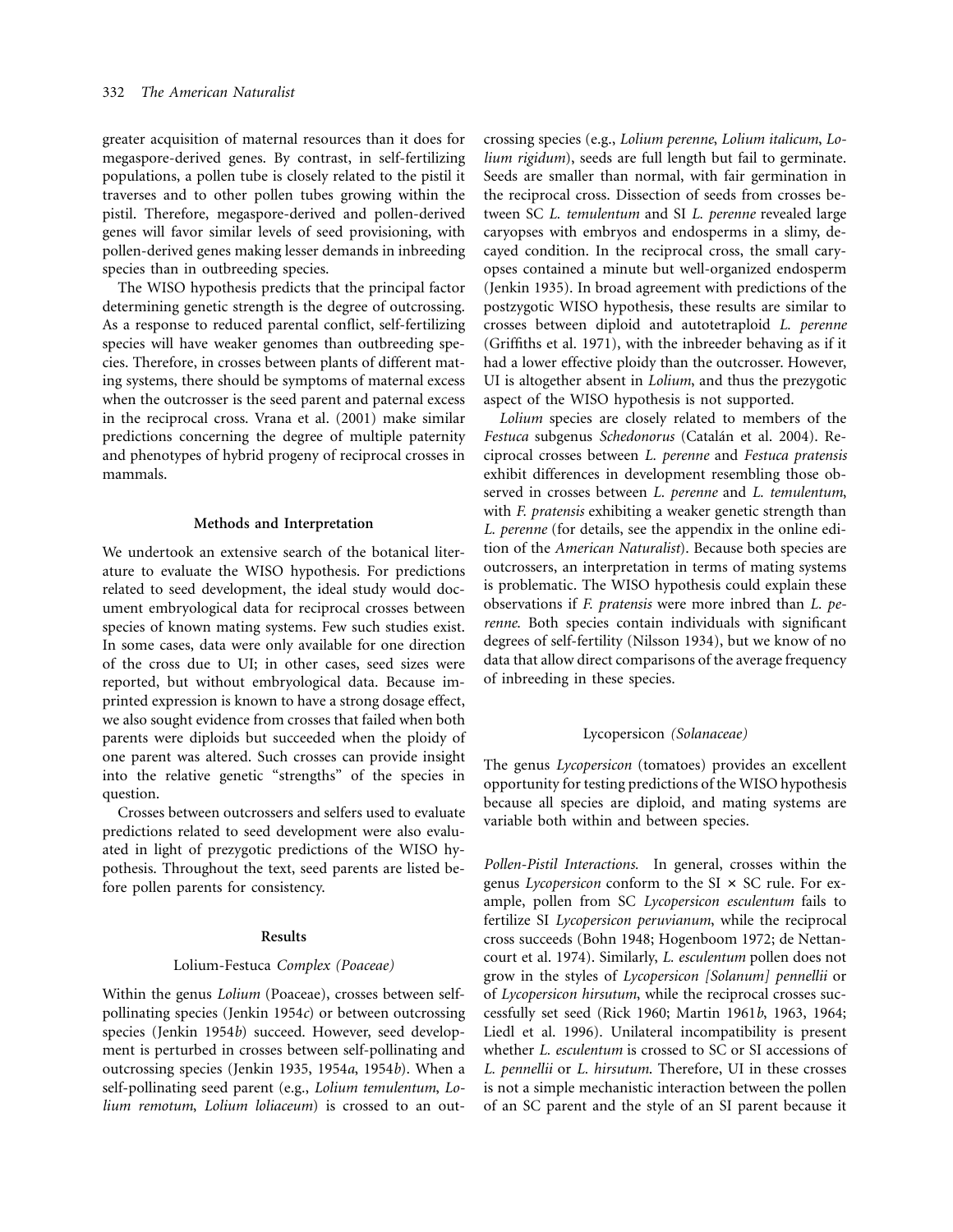is also present in crosses between SC *L. esculentum* and SC accessions of the other two species.

Martin (1961*a*) further examined UI within *L. hirsutum* by performing all possible reciprocal crosses between four accessions (two SI, two SC) of this species. The accessions could be arranged in a linear series—Chillon I  $(SI)$  > Cajamarca (SI)  $>$  Chillon II (SC)  $>$  Banos (SC)—such that pollen from accessions earlier in the series could grow in the styles of later accessions, but not the reverse. Reciprocal crosses between SI and SC accessions obeyed the SI  $\times$  SC rule; however, UI was also present in SI  $\times$  SI and  $SC \times SC$  crosses. Martin (1963) suggested that this pattern could be explained by "postulating a variable amount of pollen-tube growth-promoting substance in pollen, complemented by an appropriate amount of an inhibiting substance in the style, which results in a controlled balance of growth substances" (p. 527).

Further examination of SC  $\times$  SC *L. hirsutum* crosses suggests that the effectiveness of *L. hirsutum* accessions as pollen parents correlates with the degree of inbreeding in the population from which it originated: SC Baños was more selffertile than SC Chillon II (inferred from Martin 1963), and Baños pollen did not grow in Chillon II styles but Chillon II pollen grew in Baños styles (Martin 1961*a*). Subsequent crosses (Martin 1963) strengthen this pattern. Pollen from an accession (12486) with little inbreeding depression on selfing (suggesting frequent selfing) could not grow in styles of an accession (12492) with severe inbreeding depression on selfing (suggesting infrequent selfing); however, the reciprocal cross succeeded. These data are consistent with a hypothesis that increased inbreeding favors reduced production of growth-promoting substances in pollen and reduced production of growth-inhibiting substances in styles. These results violate the SI  $\times$  SC rule but conform to the modified outcrosser  $\times$  inbreeder rule of the WISO hypothesis.

*Postzygotic Effects on Seed Development.* Postzygotic reciprocal sterility between diploids and autotetraploids has been reported from both *Lycopersicon pimpinellifolium* (Cooper and Brink 1945) and *L. esculentum* (Bohn 1948), suggesting that effects of maternal and paternal genomes must be balanced for normal seed development in *Lycopersicon*. In some intraploidy crosses this balance appears to be disturbed. When diploid SC seed parents (*L. pimpinellifolium* and *L. esculentum*) are pollinated by diploid SI *L. peruvianum*, ovules are fertilized but the seeds abort. By contrast, crossing autotetraploids of these SC species with diploid SI *L. peruvianum* produces viable seed (Cooper and Brink 1945; Bohn 1948; Szteyn 1965), suggesting that failure of the cross at the diploid level is due to "paternal excess." This pattern is consistent with predictions of the WISO hypothesis. Interestingly, pollen from tetraploid *L. esculentum* is inhibited in both diploid and tetraploid *L. peruvianum* pistils (Bohn 1948). Thus, increased ploidy can rescue seed development but does not affect the prezygotic barrier.

A difficult case for the WISO hypothesis is the cross between *L. peruvianum* var. *humifusum* (SI seed parent) and an SI accession of *L. peruvianum*. Seeds from this cross exhibit paternal excess, while seeds from the reciprocal cross exhibit maternal excess (Rick 1963; for details, see the appendix). This is a challenge for the WISO hypothesis because both parents are SI, and thus this difference does not correlate with mating system. However, variation in results depending on which accession of *L. p.* var. *humifusum* is used and a possible phylogenic misplacement of this group (Miller and Tanksley 1990) make interpretation difficult.

In summary, results of reciprocal crosses between SC *L. esculentum* (or *L. pimpinellifolium*) and SI *L. peruvianum* support predictions of the WISO hypothesis. However, similar differences in reciprocal crosses between *L. peruvianum* and *L. p*. var. *humifusum* are not readily explainable by our hypothesis.

# *Tuber-Bearing* Solanum *(Solanaceae)*

Extensive interspecific crosses have been reported in *Solanum* section *Petota* (potatoes and their tuber-bearing relatives), but comparisons in this group are complicated by the existence of species at multiple ploidy levels and a confused taxonomy (van den Berg et al. 1998). We limit our discussion to a few examples that support the WISO hypothesis and one counterexample.

Reciprocal crosses between perfectly SC *Solanum acaule*  $(2n=4x=48)$  and predominantly outcrossing *Solanum tuberosum* ( $2n=4x=48$ ) are unsuccessful. However, when *Solanum acaule* is the seed parent and its ploidy is doubled  $(4n=8x=96)$ , the cross is successful (Lam 1953). The anthers of *S. acaule* dehisce directly onto its stigma, and self-fertilization is probably the rule. By contrast, although *S. tuberosum* is SC, pollen cannot reach stigmas unless it is transferred by insects (Hawkes and Hjerting 1969).

Two significant conclusions can be drawn from these crosses. First, pollen from self-fertilizing *S. acaule* (whether 2*n* or 4*n*) was inhibited in the styles of partially outcrossing *S. tuberosum*. Since both parents are SC, this violates the SI  $\times$  SC rule but not the outcrosser  $\times$  inbreeder rule. Second, *S. acaule*  $\times$  *S. tuberosum* failed when both parents were of equal ploidy but succeeded when *S. acaule* was tetraploid. Thus, the failure of the initial cross (with the outcrossing pollen parent) can be ascribed to paternal excess, supporting the WISO hypothesis

Manipulation of ploidy rescued additional, otherwise incompatible, *Solanum* crosses (Johnston and Hanneman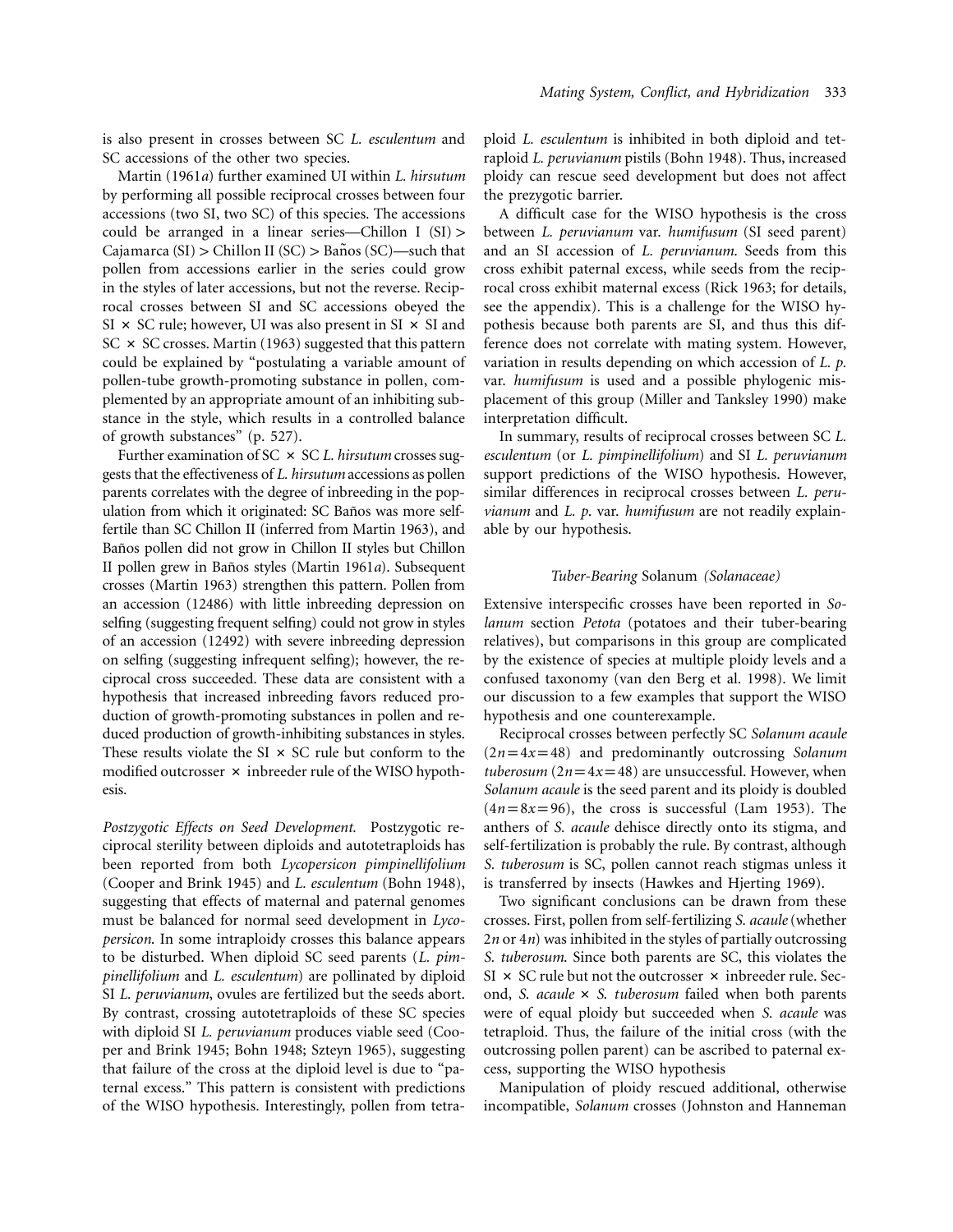1982). Self-compatible *Solanum brevidens* (seed parent) successfully crossed with SI *Solanum chacoense*, but only if the ploidy of the SC parent was doubled, supporting predictions of the WISO hypothesis. By contrast, SC *Solanum verrucosum* did not cross with SI *Solanum cardiophyllum* when both parents were diploid but succeeded when the ploidy of the SI parent was doubled, contrary to predictions of the WISO hypothesis (see Pandey [1962] for SC of *S. brevidens* and *S. verrucosum*; Lamm [1953] for SI of *S. chacoense*; Kuhl et al. [2002] for SI of *S. cardiophyllum*).

#### Leavenworthia *(Brassicaceae)*

Lloyd (1968) reported results of 14 crosses among nine populations of *Leavenworthia crassa* and *Leavenworthia alabamica* with varying degrees of self-compatibility. All crosses yielded viable seed; therefore, absolute UI was absent. However, the proportion of pollinations that produced fruit and the number of seeds per fruit declined as pollen parents became more SC than seed parents. There was no evidence of substantial numbers of aborted seeds, so these effects appeared to be prezygotic. Lloyd (1968) interpreted his results as an expression of UI, except that the failure of crosses was not absolute. This interpretation supports the prezygotic WISO hypothesis.

In support of postzygotic predictions of the WISO hypothesis, Lloyd (1968, table 4 therein) correlated relative seed weight with difference in relative SI of the parents. That is, seed parents produced smaller seeds in crosses in which they were relatively more SI than pollen parents but larger seeds when they were relatively less SI than pollen parents.

# Arabidopsis *(Brassicaceae)*

Unlike interploidy crosses in most species, crosses between diploid and autotetraploid *Arabidopsis thaliana* yield viable seed in both directions. Seed size is increased when the pollen parent is tetraploid but is decreased in the reciprocal cross. This result is consistent with a growth-enhancing role of paternal genomes and a growth-inhibitory role of maternal genomes. The unusual viability of the offspring of interploidy crosses in *A. thaliana* has been ascribed to reduced parental conflict in this predominantly selffertilizing species (Scott et al. 1998).

*Arabidopsis thaliana*  $(2n=2x=10)$  is SC and diploid, while *Arabidopsis arenosa*  $(2n=4x=32)$  is SI and tetraploid. In the cross between *A. arenosa* (seed parent) and *A. thaliana*, pollen failed to germinate, but pollen germinated and successfully fertilized ovules in the reciprocal cross (Bushell et al. 2003), providing an example of the  $SI \times SC$  rule. Resultant seeds exhibited symptoms of paternal excess. However, these results cannot be unambiguously ascribed to differences in mating system because a difference in ploidy confounds this observation.

Bushell et al. (2003) circumvented this difficulty by crossing autotetraploid *A. thaliana* (seed parent) with *A. arenosa*. Some seeds from this cross were viable but exhibited delayed cellularization of the endosperm, indicating a paternalizing effect of the outcrossing pollen parent. The hybrids obtained from this cross,  $2n=4x=26$ , have been called synthetic *A. suecica* (SAS) and can be successfully crossed to *A. thaliana* bidirectionally.

Reciprocal crosses between SAS and autotetraploid *A. thaliana* have been interpreted as indicating that SAS has a higher genetic strength than *A. thaliana* (Bushell et al. 2003). A reanalysis of the data, however, provides only equivocal support for this interpretation (see appendix for details). The dominant effect in these crosses appears to be that an *A. arenosa* genome increases seed weight and number of endosperm nuclei independent of parental origin; however, there is some evidence for parent-of-origin effects. Thus, results from *Arabidopsis* crosses cannot be clearly interpreted in relation to the WISO hypothesis.

# *Other Groups*

Here we discuss crosses that produce seed with symptoms of maternal and paternal excess but that lack obvious differences in mating systems.

All *Gossypium* species (Malvaceae) are SC, but many have showy flowers that attract insect pollinators (e.g., Wendel et al. 1991). The cultivated tree cotton of India *Gossypium arboreum* ( $2n=2x=26$ ) produces empty seeds when pollinated by the wild diploid species *Gossypium aridum*, *Gossypium armourianum*, and *Gossypium raimondii* (Stephens 1942). However, these crosses produce normal seed when autotetraploid *G. arboreum*  $(4n=4x=52)$ is the seed parent. Stephens concluded that failure of the cross using diploid *G. arboreum* was due to an imbalance between parental genomes, with *G. arboreum* having a weaker genome than the wild diploids. These conclusions would support the WISO hypothesis if outcrossing is more common in wild diploids. The anthers of *G. arboreum* are found in direct contact with the stigma, and they shed pollen as soon as the flower opens (Kottur 1921); its natural rate of outcrossing is about 2% (Afzal and Khan 1950). Thus, *G. arboreum* is predominantly self-fertilized. We have found no comparable data on the mating systems of the wild species.

Nishiyama and Yabuno (1978, 1983) assigned activating values (AVs) to *Avena* species that are qualitatively equivalent to genetic strength (*Avena strigosa* is assigned the reference value 1.0). Among diploids, AVs range from 0.4 (*Avena ventricosa*) to 1.7 (*Avena longiglumis*). All *Avena*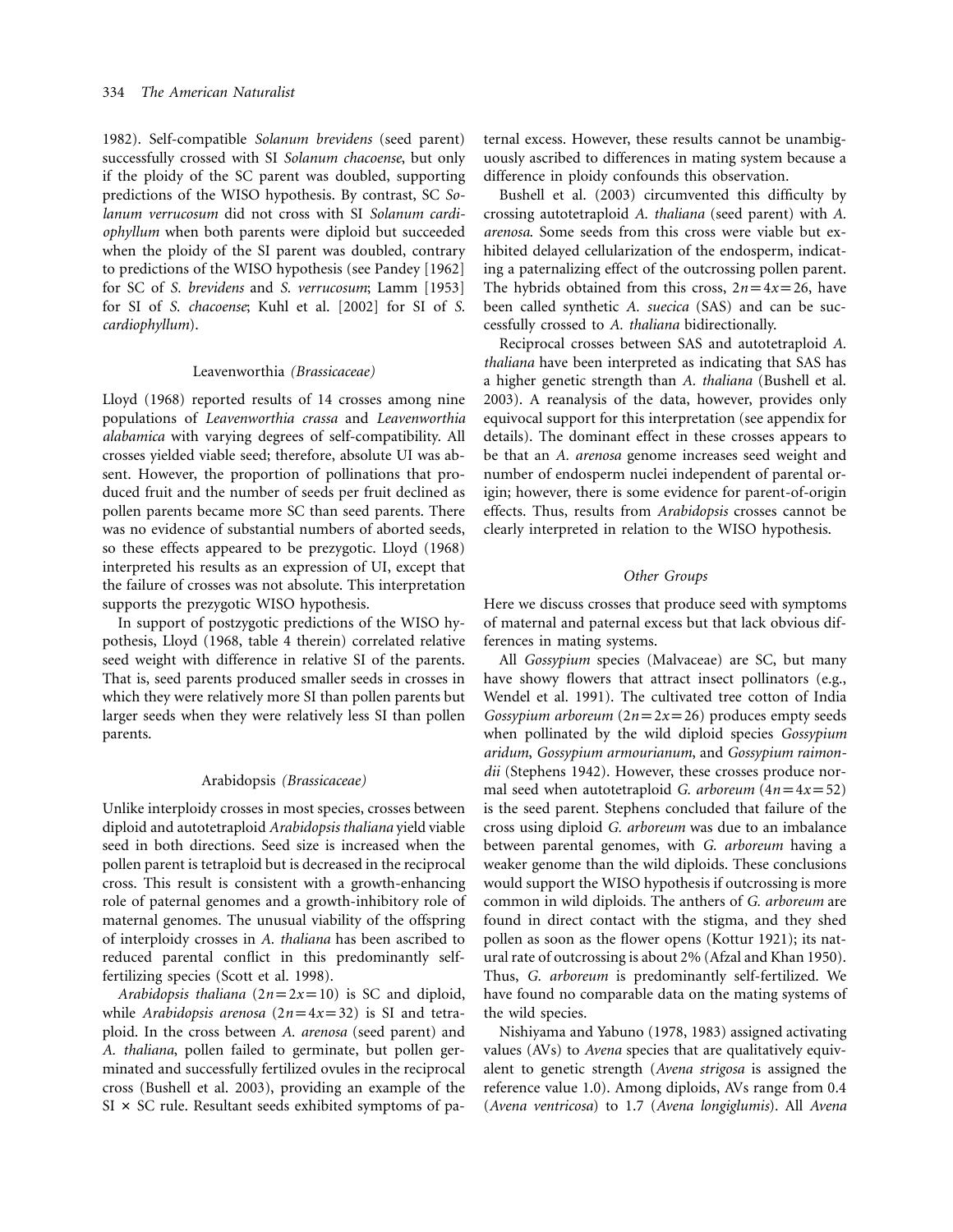| Taxon                 | Support | <b>Notes</b>                                                                                                                             |
|-----------------------|---------|------------------------------------------------------------------------------------------------------------------------------------------|
| Arabidopsis           | $^+$    | The SI $\times$ SC rule holds.                                                                                                           |
| Leavenworthia         | $^{+}$  | UI is absent, but fertilization is more successful when pollen donors are<br>more SI than seed parents.                                  |
| Lolium                | 0       | There is interspecific variation in mating systems but no UI.                                                                            |
| Lycopersicon          | $^+$    | The SI $\times$ SC rule holds for crosses between mating systems.                                                                        |
|                       | $^{+}$  | When UI is present in crosses within mating systems, the more inbred<br>group behaves like a selfer.                                     |
| Tuber-bearing Solanum | $^+$    | The SI $\times$ SC rule holds for crosses between mating systems.                                                                        |
|                       | $^{+}$  | UI occurs in directions predicted by the WISO hypothesis in Solanum acaule<br>(SC selfing) × Solanum tuberosum (SC outcrossing) crosses. |

**Table 1:** Evidence relating to the prezygotic WISO hypothesis

Note: Summary of evidence relating to the WISO (weak inbreeder/strong outbreeder) hypothesis. When specific crosses are discussed in the Notes column, seed parents are listed first.  $+$  = supportive,  $0$  = inconclusive,  $SI$  = self-incompatility,  $SC$  = self-compatibility,  $UI = unilateral incompatibility.$ 

species are SC. The WISO hypothesis predicts that AVs increase with the frequency of outcrossing. *Avena ventricosa* appears to be predominantly self-pollinating (Rajhathy 1971). Thus, substantial outcrossing in *A. strigosa*, and especially *A. longiglumis*, would support the WISO hypothesis. No evidence directly addresses this issue; however, *A. longiglumis* has giant anthers (Nishiyama and Yabuno 1975), suggesting that pollen is transferred to nonself stigmas.

Crosses between *Primula elatior* (seed parent) and *Primula veris* produced large empty seeds (labeled type B). The reciprocal cross produced small seeds (labeled type A). Type B seeds were also observed when *P. veris* or *P. elatior* were pollinated by their own autotetraploids, whereas type A seeds were observed in the reciprocal crosses (Valentine and Woodell 1963). These results cannot readily be ascribed to differences in mating systems because both species exhibit heteromorphic SI.

# **Discussion**

We suggest that changes in mating system will change levels of sexual conflict and that changes in levels of conflict will result in genetic incompatibilities between populations, contributing to incipient speciation. Strong levels of conflict exist in populations with a high degree of outcrossing to multiple partners, and a change to a high degree of selffertilization will decrease conflict. In crosses between plants of different mating systems, genetic incompatibilities can be viewed as a consequence of outcrossing genomes overpowering selfing genomes, preventing normal fertilization and development.

# *Pollen-Pistil Interactions*

We have shown that the SI  $\times$  SC rule is a useful generalization—with some exceptions. Even as they promulgated the rule, Lewis and Crowe (1958) noted some exceptions, and many further exceptions have been noted since. Here we place the SI  $\times$  SC rule in a theoretical context of the WISO hypothesis and explain some exceptions (table 1 summarizes prezygotic data). We interpret the SI  $\times$  SC rule as an expression of differing degrees of parental conflict in species with different mating systems.

Our review highlights crosses in which the direction of UI was predicted by differences in the degree of outbreeding even though neither parent was SI (e.g., *Leavenworthia* races and *Lycopersicon hirstutum* accessions). These examples suggest that UI is not merely a direct mechanistic consequence of the breakdown of self-incompatibility but reflects some difference in underlying selective forces. The occurrence of  $SI \times SC$  unilateral incompatibility in taxa with diverse mechanisms of SI supports this conclusion.

# *Postzygotic Effects on Seed Development*

Many, but not all, crosses discussed support predictions of the postzygotic WISO hypothesis (table 2). On the other hand, crosses between *Arabidopsis* species provide only equivocal support for the WISO hypothesis. The clearest violation of the WISO hypothesis occurs in crosses between *Solanum cardiophyllum* and *Solanum verrucosum*, which succeeds when the WISO hypothesis predicts it to fail and fails when the WISO hypothesis predicts it to succeed.

Some crosses produce seed with symptoms of maternal or paternal excess but appear to have similar mating systems. Such results would support the WISO hypothesis if these groups contain cryptic variation in mating systems. Alternatively, other factors could determine levels of differential expression (i.e., differences in cost of the expression of imprinted genes; see Kondoh and Higashi 2000).

Differences in levels of imprinting may promote spe-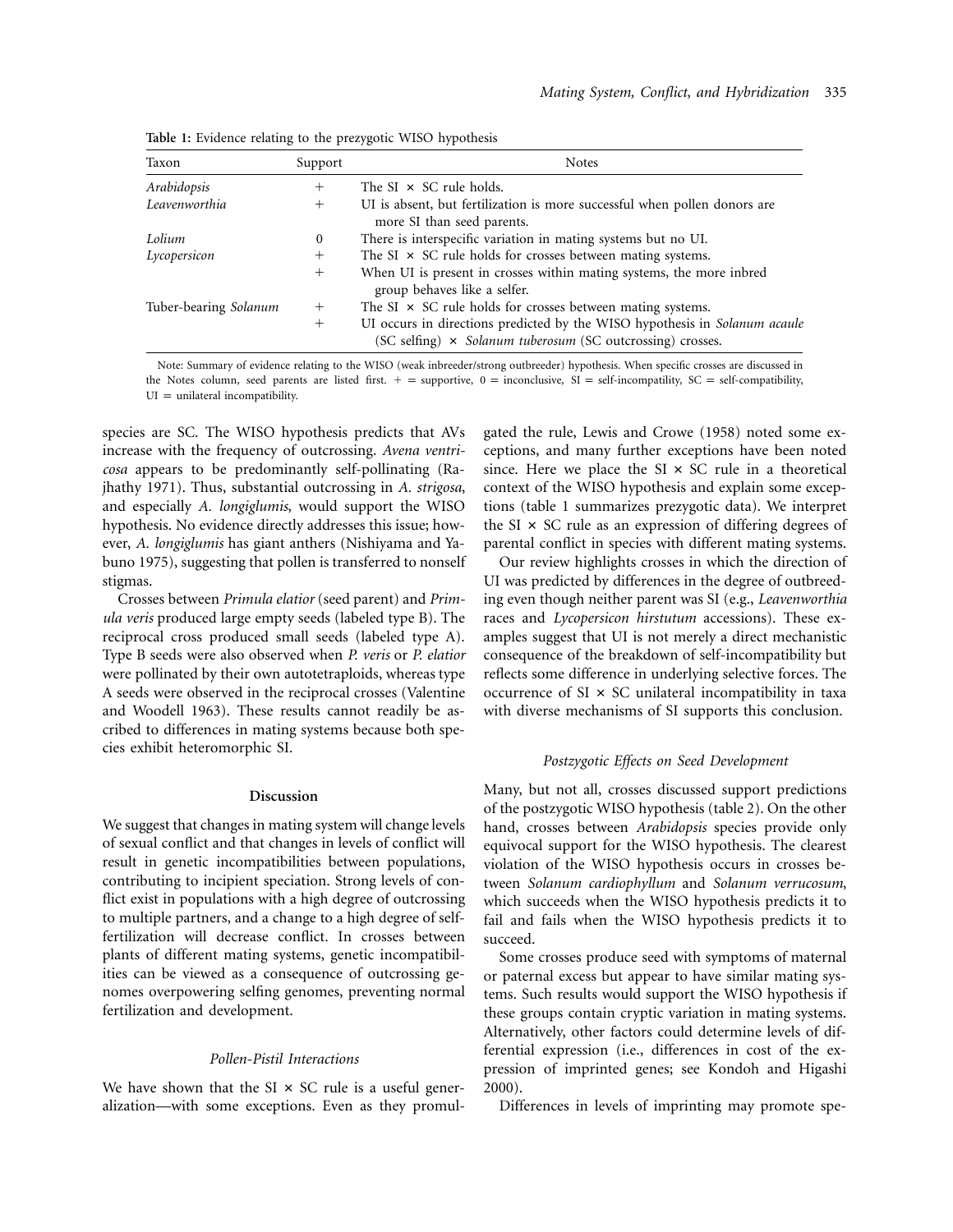| Taxon                 | Support      | <b>Notes</b>                                                                                                                                                               |
|-----------------------|--------------|----------------------------------------------------------------------------------------------------------------------------------------------------------------------------|
| Arabidopsis           | $\Omega$     | Outcrossing genomes increase seed size regardless of parental origin.                                                                                                      |
| Avena, Primula, and   |              |                                                                                                                                                                            |
| Gossypium             | $\Omega$     | Genetic strengths vary, but mating systems do not.                                                                                                                         |
| Leavenworthia         | $^{+}$       | Seeds are less massive when seed parents are more SI than the pollen parents.                                                                                              |
| Lollium-Festuca       | $^{+}$       | Outcrossing genomes are "stronger" than selfing ones.                                                                                                                      |
|                       | $\mathbf{0}$ | Lollium pernne and Festuca pratensis have different "strengths," but both are<br>outcrossers.                                                                              |
| Lycopersicon          | $^{+}$       | Lycopersicon esclentum (seed parent, SC) $\times$ Lycopersicon peruvianum or Lyco-<br>persicon pimpinellifolium (both SI) succeeds when <i>L. esclentum</i> is tetraploid. |
|                       | $\mathbf{0}$ | L. peruvianum (SI) is "stronger" than (SI) L. peruvianum var. humifusum.                                                                                                   |
| Tuber-bearing Solanum | $^{+}$       | Solanum acaule pollinated by outcrossing Solanum tuberosum develops nor-<br>mally when S. <i>acuale</i> is tetraploid.                                                     |
|                       | $^{+}$       | Solanum brevidens (SC) pollinated by Solanum chacoense (SI) develops nor-<br>mally when S. brevidens is tetraploid.                                                        |
|                       |              | Solanum verrucosum (SC) $\times$ Solanum cardiophyllum (SI) succeeds when the<br>ploidy of <i>S. cardiophyllum</i> is doubled.                                             |

**Table 2:** Evidence relating to the postzygotic WISO hypothesis

Note: Summary of evidence relating to the WISO (weak inbreeder/strong outbreeder) hypothesis. When specific crosses are discussed in the Notes column, seed parents are listed first.  $0 =$  inconclusive,  $+$  = supportive,  $-$  = contradictory, SI = self-incompatility, SC = selfcompatibility.

ciation (Gutierrez-Marcos et al. 2004). Thus, the WISO hypothesis suggests that processes involved in parental conflict (i.e., genomic imprinting) can act as reproductive isolating mechanisms in plants. This prediction is similar to that of Zeh and Zeh (2000), which suggests that parental conflict can lead to speciation in viviparous animals.

# **Conclusion**

When two groups become reproductively isolated, genes from one population are no longer regular partners of genes from the other population. Therefore, genetic incongruities can accumulate between the two gene pools, perturbing development in subsequent crosses. It would be naive to expect that one simple hypothesis should explain all genetic incongruities. Thus, the WISO hypothesis, like the SI  $\times$  SC rule, will ultimately be judged on whether it explains a significant proportion of incongruities rather than being rejected by a single counterexample. If the WISO hypothesis is important for speciation, a possible consequence (not addressed here) is that time from divergence to speciation will be shortened when one population experiences a shift in its mating system.

We have focused on the implications of changes of mating system for the origin of incongruities in plant hybrids; however, similar effects are predicted in other groups. During mammalian development, imprinted genes tend to promote growth when paternally expressed but suppress growth when maternally expressed (Tycko and Morison 2002). Haig and Graham (1991) explained this pattern as a consequence of paternally derived genes favoring higher levels of fetal growth than maternally derived genes because mothers have offspring by multiple fathers (Haig and Graham 1991). A corollary of this hypothesis is that as multiple mating by females decreases, so should parental conflict. Dawson (1965) noted that when the primarily monogamous old field mouse *Peromyscus polionotus* fathered pups by the polygamous deer mouse *Peromyscus maniculatus*, pups were smaller than normal, whereas pups were larger than normal in the reciprocal cross. This is consistent with a lesser intensity of parental conflict in *Peromyscus polionotus*. Vrana et al. (2001) showed that imprinted genes contribute to the size difference in these crosses.

Because previously published data were originally collected for other purposes, they are not ideal for hypothesis testing. Embryological data collected from multiple species pairs explicitly for testing this hypothesis will allow for stronger conclusions. The large number of independent origins of self-fertilization and the relative ease of plant hybridization make the prospects for testing the contribution of changes in mating system to the origin of postzygotic incongruities between species particularly promising in plants.

#### **Acknowledgments**

I. Anderson, I. Brandvain, J. Busch, L. Delph, J. Demuth, S. Morse, C. Petersen, N. Rajakaruna, S. Salinas, and D. Wolf provided insightful comments. L. Fishman, L. Moyle, and D. Wolf provided guidance. C. Greene provided inspiration.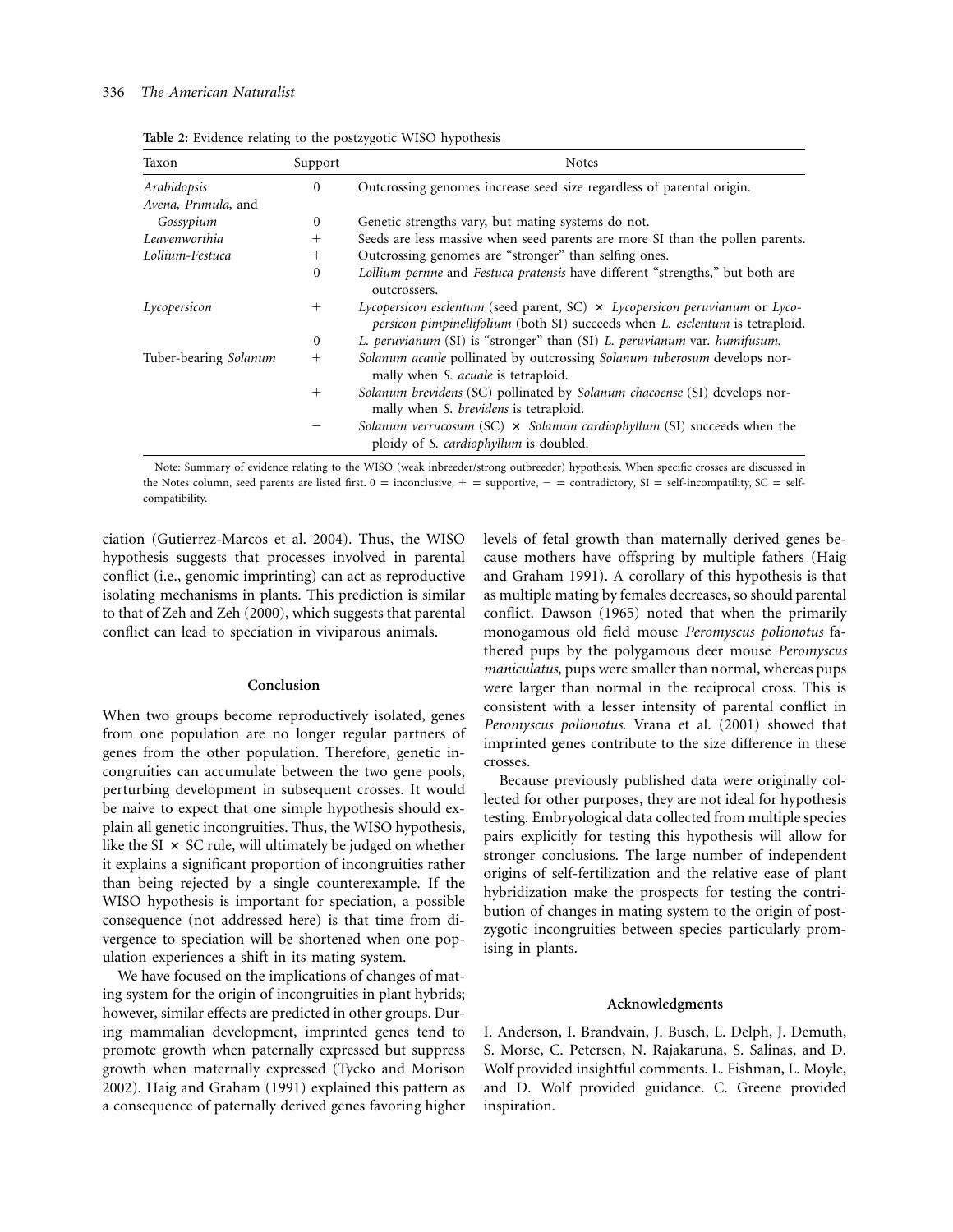### **Literature Cited**

- Afzal, M., and H. Khan. 1950. Natural crossing in cotton in Western Punjab. Agronomy Journal 42:14–19, 89–93, 202–205, 236–238.
- Bernacchi, D., and S. D. Tanksley. 1997. An interspecific backcross of *Lycopersicon esculentum* # *L. hirsutum*: linkage analysis and a QTL study of sexual compatibility factors and floral traits. Genetics 147:861–877.
- Bohn, G. W. 1948. Sesquidiploid F<sup>1</sup> hybrids of *Lycopersicon esculentum* and *L. peruvianum*. Journal of Agricultural Research 77:33–53.
- Bushell C., M. Spielman, and R. J. Scott. 2003. The basis of natural and artificial postzygotic hybridization barriers in *Arabidopsis* species. Plant Cell 15:1430–1442.
- Catalán P., P. Torrecilla, J. A. L. Rodriguez, and R. G. Olmstead. 2004. Phylogeny of the festucoid grasses of subtribe *Loliinae* and allies (Poeae, Pooideae) inferred from ITS and *trn*L-F sequences. Molecular Phylogenetics and Evolution 31:517–541.
- Cooper, D. C., and R. A. Brink. 1945. Seed collapse following matings between diploid and tetraploid races of *Lycopersicon pimpinellifolium*. Genetics 30:376–401.
- Dawson, W. D. 1965. Fertility and size inheritance in a *Peromyscus* species cross. Evolution 19:44–55.
- de Nettancourt, D. 1977. Incompatibility in angiosperms. Springer, Heidelberg.
- de Nettancourt, D., M. Devreux, U. Laneri, M. Cresti, E. Pacini, and G. Sarfatti. 1974. Genetical and ultrastructural aspects of self and cross incompatibility in interspecific hybrids between selfcompatible *Lycopersicon esculentum* and self-incompatible *L. peruvianum*. Theoretical and Applied Genetics 44:278–288.
- Dilkes, B. P., and L. Comai. 2004. A differential dosage hypothesis for parental effects in seed development. Plant Cell 16:3174–3180.
- Griffiths, D. J., R. A. D. Pegler, and T. Tonguthaisri. 1971. Cross compatibility between diploid and tetraploid perennial ryegrass (*Lolium perenne* L.). Euphytica 20:102–112.
- Gutierrez-Marcos, J. F., P. D. Pennington, L. M. Costa, and H. G. Dickinson. 2004. Imprinting in the endosperm: a possible role in preventing wide hybridization. Philosophical Transactions of the Royal Society of London B 358:1105–1111.
- Eberhard, W. G., and C. Cordero. 1995. Sexual selection by cryptic female choice on male seminal products: a new bridge between sexual selection and reproductive physiology. Trends in Ecology & Evolution 10:493–496.
- Haig, D. 2000. The kinship theory of genomic imprinting. Annual Review of Ecology and Systematics 31:9–32.
- Haig, D., and C. Graham. 1991. Genomic imprinting and the strange case of the insulin-like growth factor-II receptor. Cell 64:1045– 1046.
- Haig, D., and M. Westoby. 1991. Genomic imprinting in the endosperm: its effects on seed development in crosses between species and between different ploidies of the same species, and its implications for the evolution of apomixis. Philosophical Transactions of the Royal Society of London B 333:1–13.
- Hawkes, J. G., and J. P. Hjerting. 1969. The potatoes of Argentina, Brazil, Paraguay, and Uruguay: a biosystematic study. Oxford University Press, Oxford.
- Hogenboom, N. G. 1972. Breaking breeding barriers in *Lycopersicon*. V. The inheritance of the unilateral incompatibility between *L. peruvianum* (L.) Mill. and *L. esculentum* Mill. and the genetics of its breakdown. Euphytica 21:405–414.

———. 1975. Incompatibility and incongruity: two different mech-

anisms for the non-functioning of intimate partner relationships. Proceedings of the Royal Society of London B 188:361–374.

- Jenkin, T. J. 1935. Interspecific and intergeneric hybrids in herbage grasses. II. *Lolium perenne* × *L. temulentum*. Journal of Genetics 31:379–412.
- ———. 1954*a*. Interspecific and intergeneric hybrids in herbage grasses. V. *Lolium rigidum* sens. ampl. with other *Lolium* species. Journal of Genetics 52:252–281.
- ———. 1954*b*. Interspecific and intergeneric hybrids in herbage grasses. VI. *Lolium italicum* intercrossed with other *Lolium* types. Journal of Genetics 52:282–299.
- ———. 1954*c*. Interspecific and intergeneric hybrids in herbage grasses. VIII. *Lolium loliaceum*, *Lolium remotum* and *Lolium temulentum*, with references to '*Lolium canadense*'. Journal of Genetics 52:318–331.
- Johnston, S. A., and R. E. Hanneman. 1982. Manipulations of endosperm balance number overcome crossing barriers between diploid *Solanum* species. Science 217:446–448.
- Johnston, S. A., T. P. M. den Nijs, S. J. Peloquin, and R. E. Hanneman Jr. 1980. The significance of genic balance to endosperm development in interspecific crosses. Theoretical and Applied Genetics 57:5–9.
- Katsiotis, A., R. E. Hanneman Jr., and R. A. Forsberg. 1995. Endosperm balance number and the polar-nuclei activation hypotheses for endosperm development in interspecific crosses of Solanaceae and Gramineae, respectively. Theoretical and Applied Genetics 91: 848–855.
- Kondoh, M., and M. Higashi. 2000. Reproductive isolation mechanism resulting from resolution of intragenomic conflict. American Naturalist 156:511–518.
- Kottur, G. L. 1921. Cross-fertilization and sterility in cotton. Agricultural Journal of India 16:52–59.
- Kuhl, J. C., M. J. Havey, and R. E. Hannemann. 2002. A genetic study of unilateral incompatibility between diploid (1EBN) Mexican species *Solanum pinnatisectum* and *S. cardiophyllum* subsp. *cardiophyllum*. Sexual Plant Reproduction 14:305–313.
- Lamm, R. 1953. Investigations on some tuber-bearing *Solanum* hybrids. Hereditas 39:97–112.
- Lewis, D., and L. K. Crowe. 1958. Unilateral incompatibility in flowering plants. Heredity 12:233–256.
- Liedl, B. E., S. McCormick, and M. A. Mutschler. 1996. Unilateral incongruity in crosses involving *Lycopersicon pennellii* and *L. esculentum* is distinct from self-incompatibility in expression, timing and location. Sexual Plant Reproduction 9:299–308.
- Lin, B.-Y. 1984. Ploidy barrier to endosperm development in maize. Genetics 107:103- 115.
- Lloyd, D. G. 1968. Partial unilateral incompatibility in *Leavenworthia* (Cruciferae). Evolution 22:382–393.
- Martin, F. W. 1961*a*. Complex unilateral hybridization in *Lycopersicon hirsutum*. Proceedings of the National Academy of Sciences of the USA 47:855–857.
- ———. 1961*b*. Unilateral interspecific incompatibility in flowering plants. Heredity 12:233–256.
- ———. 1963. Distribution and interrelationships of incompatibility barriers in the *Lycopersicon hirsutum* Humb. and Bonpl. complex. Evolution 17:519–528.
- -. 1964. The inheritance of unilateral incompatibility in Ly*copersicon hirsutum*. Genetics 50:459–469.
- Miller, J. C., and S. D. Tanksley. 1990. RFLP analysis of phylogenetic